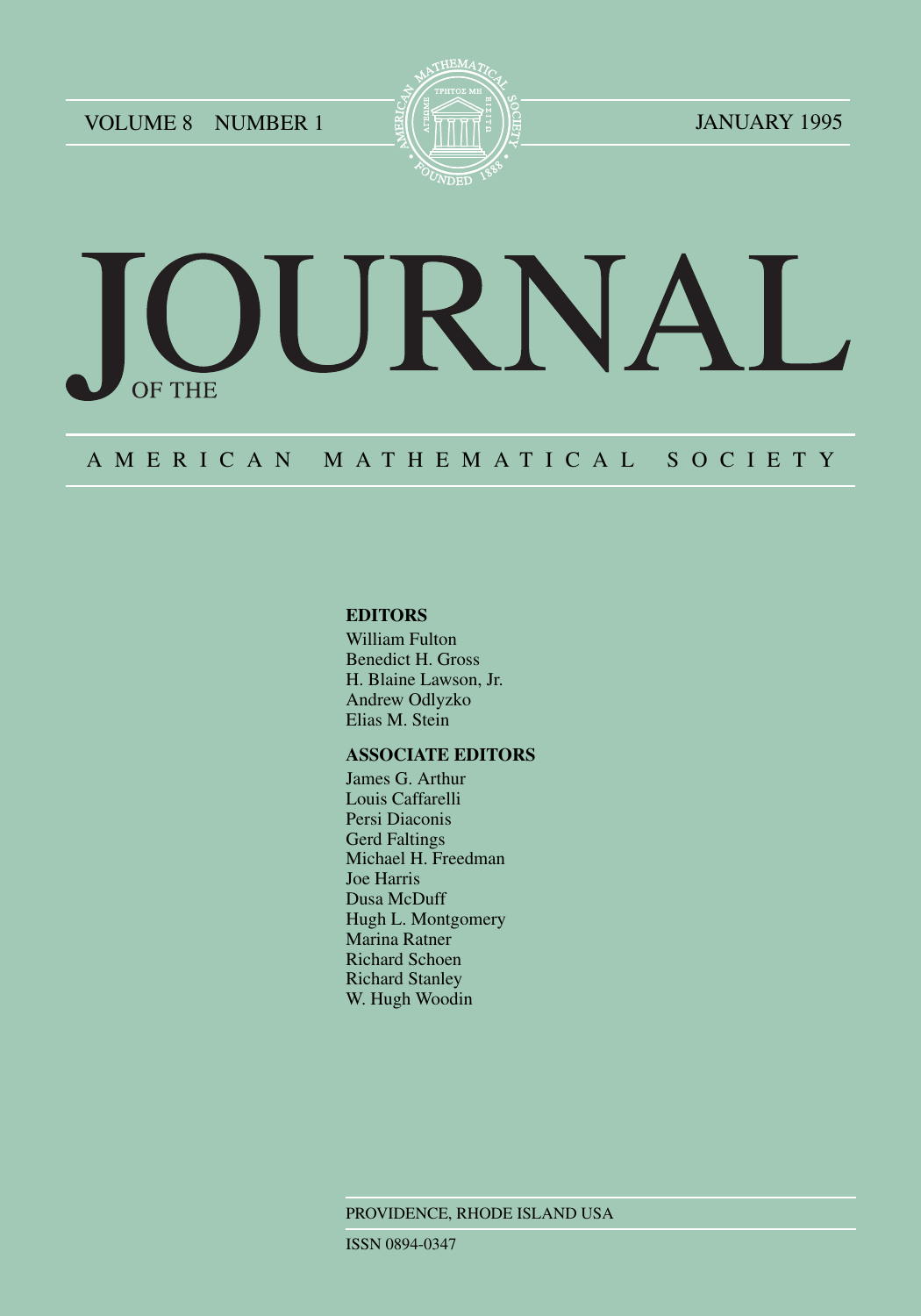#### Editors

*Chairman*  William Fulton Department of Mathematics University of Chicago 5734 University Avenue Chicago, IL 60637-1514 fulton0math.uchicago.edu

Benedict H. Gross Department of Mathematics Harvard University Cambridge, MA 02138-2901 gross@math.harvard.edu

Andrew Odlyzko Room 2C-355 AT & T Bell Laboratories 600 Mountain Avenue Murray Hill, NJ 07974-2070 amo@research.att.com

Elias M. Stein Department of Mathematics Princeton University Princeton, NJ 08544-1000 stein0math.princeton.edu

Clifford Taubes Department of Mathematics Harvard University. Cambridge, MA 02138-2901 chtaubes@math.harvard.edu

#### Associate Editors

James G. Arthur, University of Toronto Alexander Beilinson, Massachusetts Institute of Technology Louis Caffarelli, Institute for Advanced Study, Princeton Persi Diaconis, Harvard University Michael H. Freedman, University of California, San Diego Joe Harris, Stanford University Dusa McDuff, SUNY at Stony Brook Hugh L. Montgomery, University of Michigan Marina Ratner, University of California, Berkeley Richard Schoen, Stanford University Richard Stanley, Massachusetts Institute of Technology Gang Tian, Courant Institute, New York University W. Hugh Woodin, University of California, Berkeley

#### Assistant to the Editorial Board

Laurie Talbo Department of Mathematics University of Chicago Chicago, IL 60637-1514 laurie0math.uchicago.edu

#### Editorial Information

As of March 31, 1996, the backlog for this journal was approximately 2 issues. This estimate is the result of dividing the number of manuscripts for this journal in the Providence office that have not yet gone to the printer on the above date by the average number of articles per issue over the previous twelve months, reduced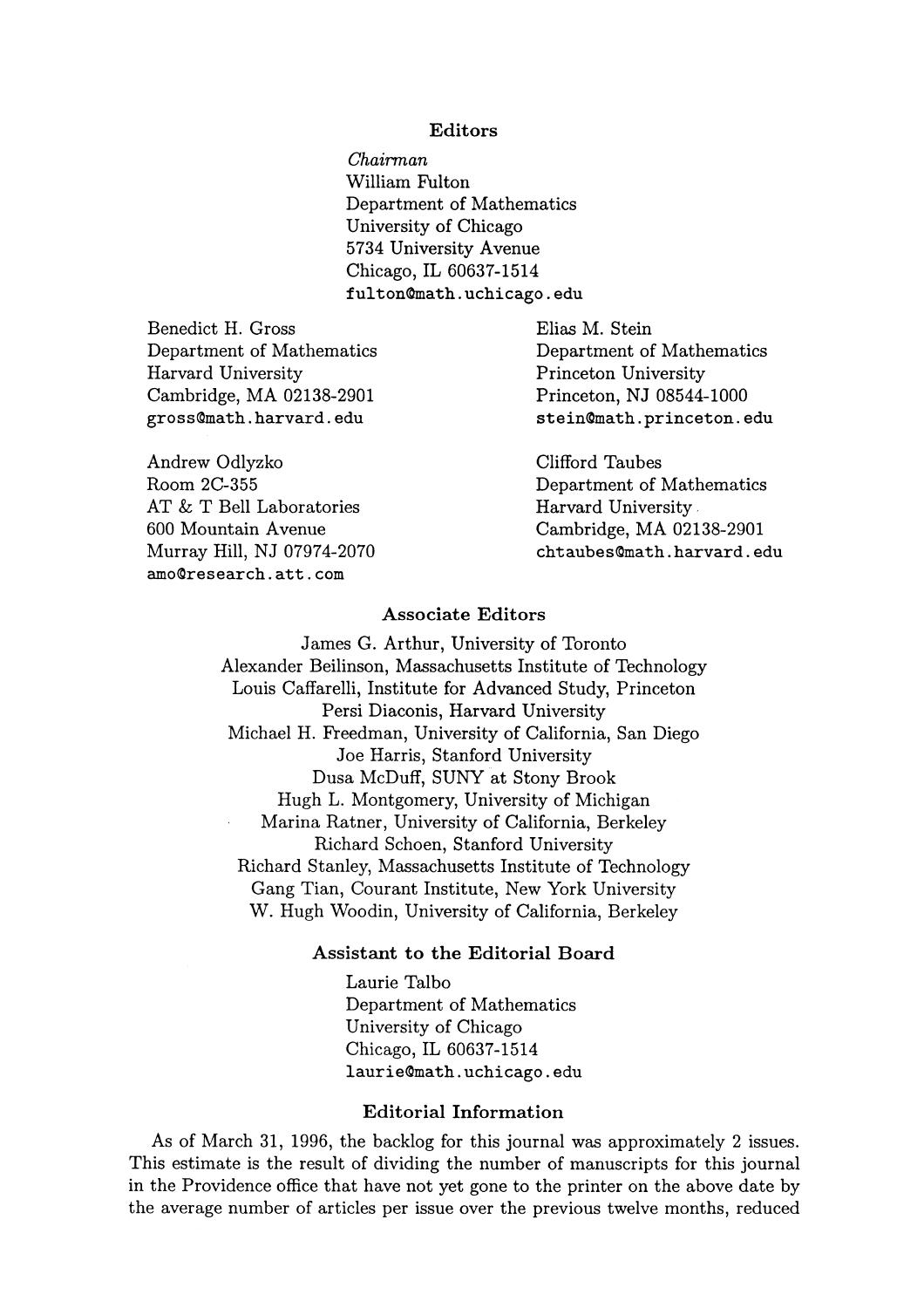by the number of issues published in four months (the time necessary for editing and composing a typical issue).

A Consent to Publish and Copyright Agreement is required before a paper will be published in this journal. By submitting a paper to this journal, authors certify that the manuscript has not been submitted to nor is it under consideration for publication by another journal, conference proceedings, or similar publication.

#### Information for Authors and Editors

Initial submission. Two copies of the paper should be sent directly to one of the Editors and the author should keep one copy.

The first page must contain a *descriptive title* that is short, but informative; useless or vague phrases such as "some remarks about" or "concerning" should be avoided. Included with the footnotes to the paper, there should be the 1991 *Mathematics Subject Classification* representing the primary and secondary subjects of the article. This may be followed by a list of *key words and phrases* describing the subject matter of the article and taken from it. A list of classifications may be found in the annual index of *Mathematical Reviews,* published with the December issue starting in 1990. Journal abbreviations used in bibliographies are also listed in the latest *Mathematical Reviews* annual index. The classifications and the journal abbreviations are accessible from e-MATH via the World Wide Web through the URL http://www.ams.org/committee/publications/mr-info.html or via FTP to e-math. ams. org (login as anonymous and enter username as password). The classifications are available as a browsable list, and the journal abbreviations are available through a search tool. When the manuscript is submitted, authors should supply the editor with electronic addresses if available. These will be printed after the postal address at the end of each article.

Electronically prepared manuscripts. The AMS encourages submission of electronically prepared manuscripts in  $A_{\mathcal{M}}$ S-T<sub>F</sub>X or  $A_{\mathcal{M}}$ S-L<sup>4</sup>T<sub>F</sub>X; properly prepared electronic manuscripts save the author proofreading time and move more quickly through the production process. To this end, the Society has prepared author packages for each AMS publication. Author packages include instructions for preparing electronic manuscripts, the *AMS Author Handbook,* samples, and a style file that generates the particular design specifications of that publication series for both AMS-TFX and *AMS-I*<sup>2</sup>TFX.

Those authors who make use of these style files from the beginning of the writing process will 'further reduce their own efforts. Electronically submitted manuscripts prepared in plain TFX or L<sup>e</sup>TFX are normally not acceptable due to the high amount of technical time required to insure that the file will run properly through the AMS in-house production system. Users of plain TEX should have little difficulty learning *AMS*-T<sub>E</sub>X, and IAT<sub>E</sub>X users will find that *AMS*-IAT<sub>E</sub>X is the same as IAT<sub>E</sub>X with additional commands to simplify the typesetting of mathematics.

Authors may retrieve an author package from e-MATH via the World Wide Web through the URL http://www . ams . org/tex/ or via FTP to e-math. ams .org (login as anonymous and enter username as password). The author package can also be obtained free of charge by sending e-mail to pub@ams. org (Internet) or from the Publication Division, American Mathematical Society, P.O. Box 6248, Providence, RI 02940-6248. When requesting an author package, please specify  $A_{\mathcal{M}}S$ -T<sub>E</sub>X or AMS-L<sup>EX</sup>T<sub>R</sub>X, Macintosh or IBM (3.5) format, and the publication in which your paper will appear. Please be sure to include your complete mailing address.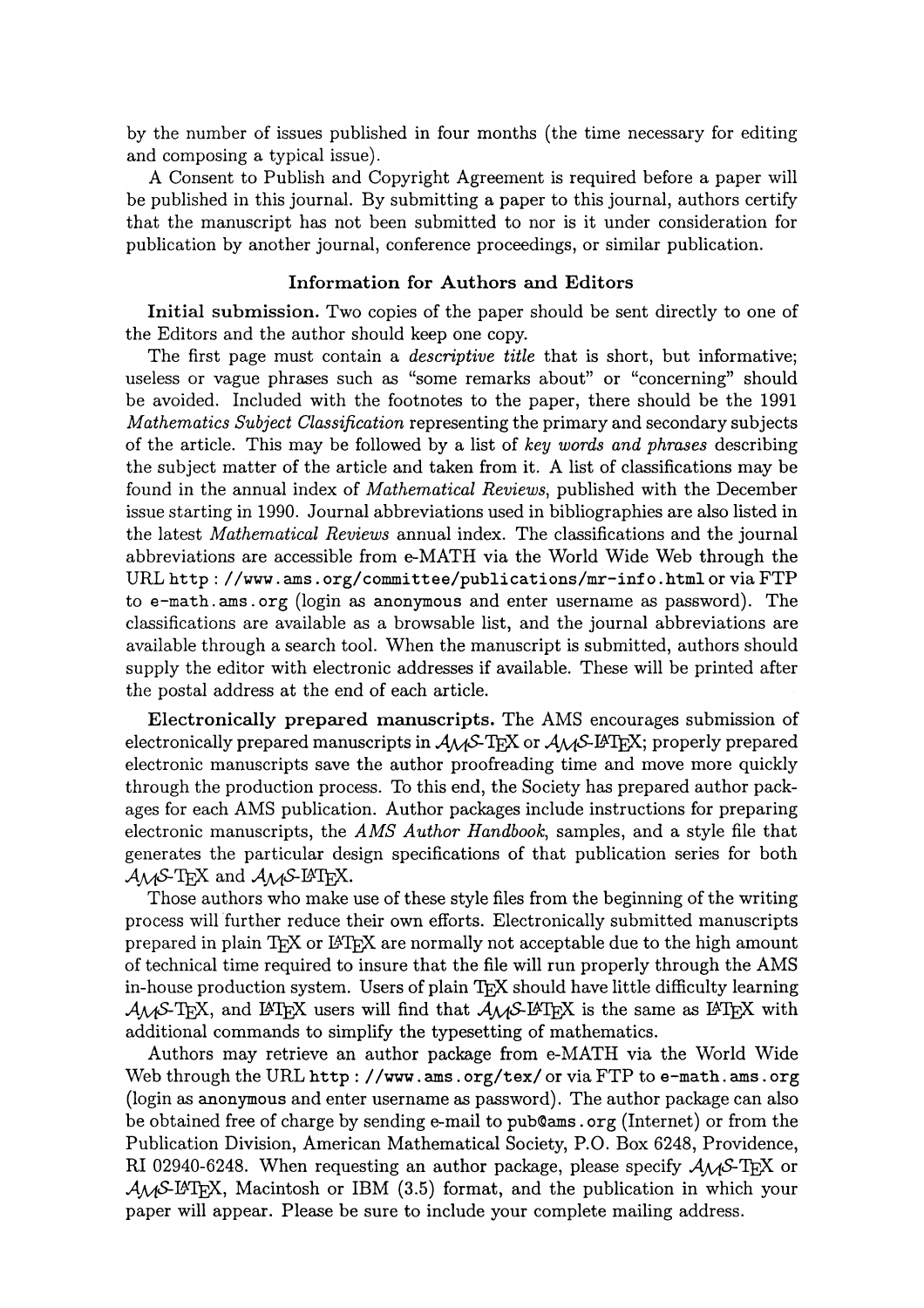At the time of submission, authors should indicate if the paper has been prepared using  $A_{\mathcal{M}}$ S-T<sub>F</sub>X or  $A_{\mathcal{M}}$ S-IAT<sub>F</sub>X and provide the Editor with a paper manuscript that matches the electronic manuscript. The final version of the electronic manuscript should be sent to the Providence office immediately after the paper has been accepted for publication. The author should also send the final version of the paper manuscript to the Editor, who will forward a copy to the Providence office. Editors will require authors to send their electronically prepared manuscripts to the Providence office in a timely fashion. Electronically prepared manuscripts can be sent via e-mail to pub-submit $\mathfrak{g}_{\text{am}}$  (Internet) or on diskette to the Electronic Prepress Department, American Mathematical Society, P.O. Box 6248, Providence, RI 02940-6248. When submitting an electronic manuscript, please be sure to include a message indicating in which publication the paper has been accepted. No corrections will be accepted electronically. Authors must mark their changes on their proof copies and return them to the Providence office. Complete instructions on how to submit files are included in the author package.

Electronic graphics. Figures may be submitted to the AMS in an electronic format. The AMS recommends that graphics created electronically be saved in Encapsulated PostScript (EPS) format. This includes graphics originated via a graphics application as well as scanned photographs or other computer-generated images.

If the graphics package used does not support EPS output, the graphics file should be saved in one of the standard graphics formats—such as TIFF, PICT, GIF, etc.-rather than in an application-dependent format. Graphics files submitted in an application-dependent format are not likely to be used. No matter what method was used to produce the graphic, it is necessary to provide a paper copy to the AMS.

Authors using graphics packages for the creation of electronic art should also avoid the use of any lines thinner than 0.5 points in width. Many graphics packages allow the user to specify a "hairline" for a very thin line. Hairlines often look acceptable when proofed on a typical laser printer. However, when produced on a high-resolution laser imagesetter, hairlines become nearly invisible and will be lost entirely in the final printing process.

Screens should be set to values between 15% and 85%. Screens which fall outside of this range are too light or too dark to print correctly.

'lEX files available. Beginning with the January 1992 issue of the *Bulletin* and the January 1996 issues of *Transactions, Proceedings, Mathematics o/Computation,*  and the *Journal of the AMS*, T<sub>F</sub>X files can be downloaded from e-MATH, starting from URL http://www . ams. org/journals/. For *Bulletin* papers published in 1987 through 1991 and for *Transactions, Proceedings, Mathematics of Computation*, and the *Journal of the AMS* papers published in 1987 through 1995, T<sub>F</sub>X files are available upon request by sending e-mail to file-request Cams. org or by contacting the Electronic Prepress Department, American Mathematical Society, P.O. Box 6248, Providence, RI 02940-6248. The request should include the title of the paper, the name(s) of the author(s), the name of the publication in which the paper has or will appear, and the volume and issue numbers if known. The  $Tr X$  file will be sent to the author making the request after the article goes to the printer. If the requestor can receive Internet e-mail, please include the e-mail address to which the file should be sent. Otherwise please indicate a diskette format and postal address to which a disk should be mailed. Note: Because T<sub>EX</sub> production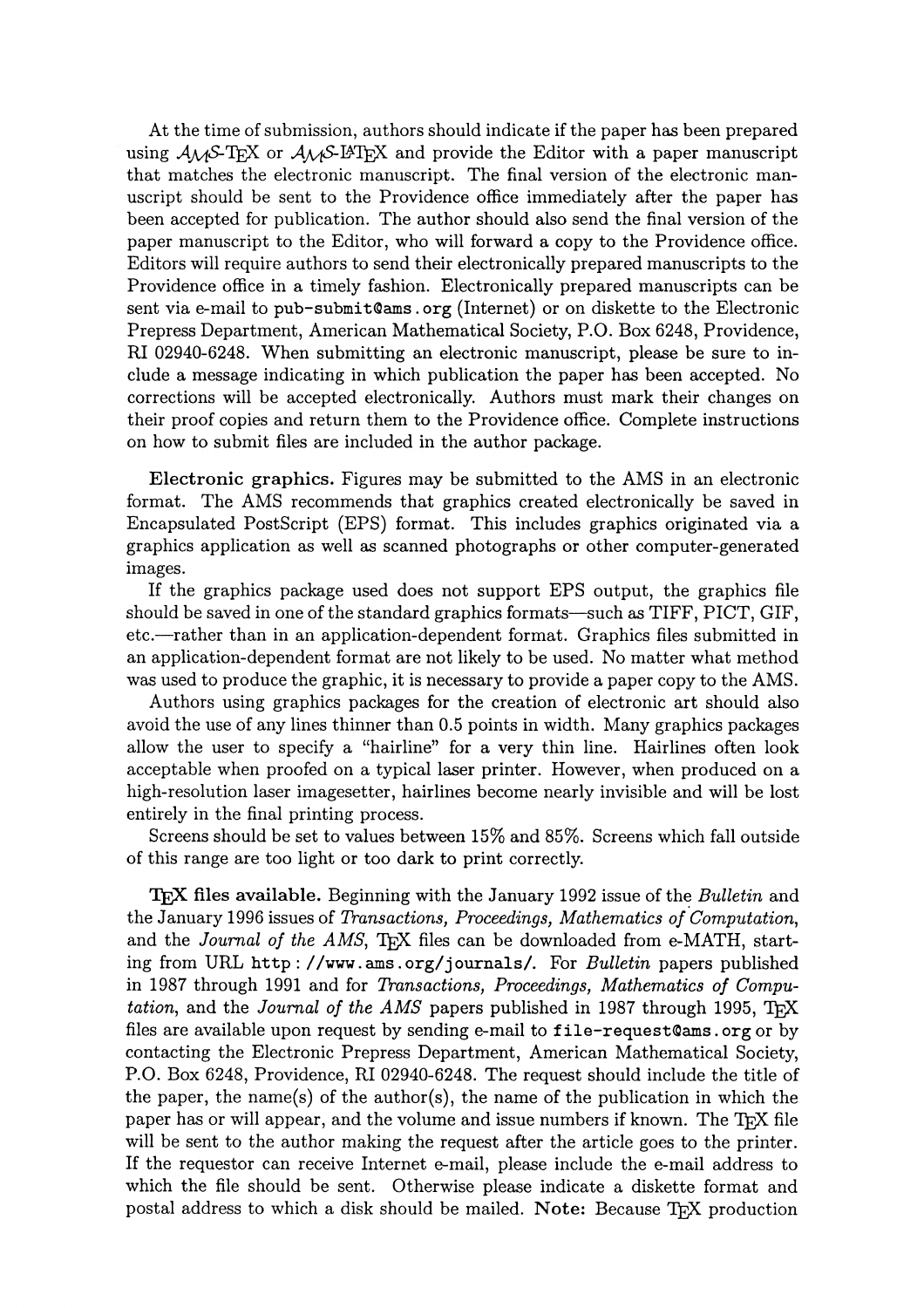at the AMS sometimes requires extra fonts and macros that are not yet publicly available, TEX files cannot be guaranteed to run through the author's version of TEX without errors. The AMS regrets that it cannot provide support to eliminate such errors in the author's TEX environment.

Any inquiries concerning a paper that has been accepted for publication should be sent directly to the Electronic Prepress Department, American Mathematical Society, P.O. Box 6248, Providence, RI 02940-6248.